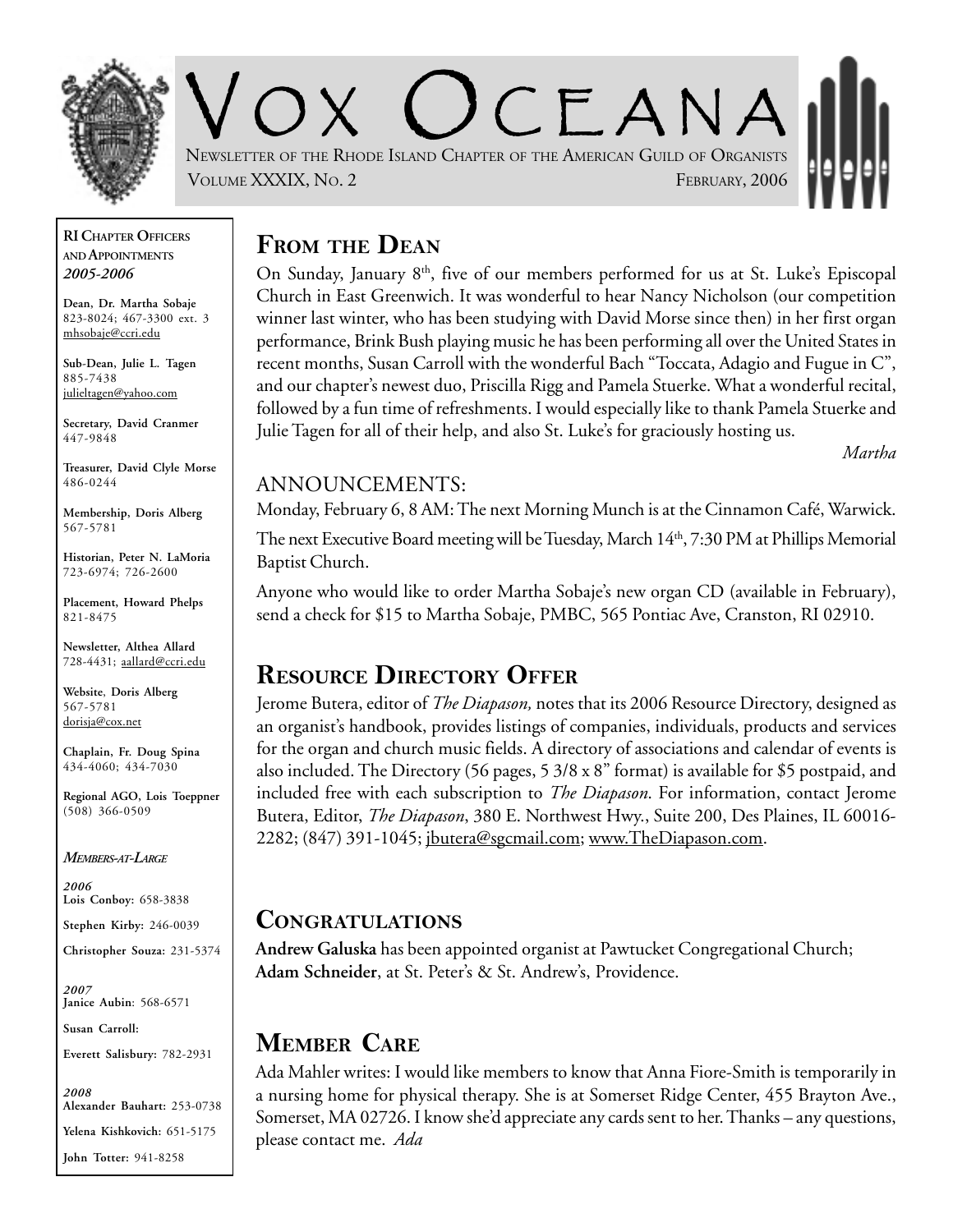## **AGO PROGRAMS 2006**

### **Saturday, February 11, 9:30 AM:**

Community Church of Providence Choral Workshop, David Morse *(see* Events *calendar for more detail)*

#### **Saturday, March 4, 1:30 PM:**

St. Luke's Episcopal Church, East Greenwich **Competition** 

#### **Saturday, May 6, 10 AM:**

Phillips Memorial Baptist Church, Cranston Masterclass, Stephen Hamilton

#### **Sunday, May 7, 4 PM:**

Phillips Memorial Baptist Church Recital, Stephen Hamilton

### **Monday, June 5, 6 PM:**

St. Michael and Grace Church, Rumford Annual Meeting/Catered dinner Election and installation of officers Presentation of Anna Fiore Smith Award Musical program

# **RIAGO RECEIVES GRANT**

From Stephen Martorella: Good news from Rhode Island State Council on the Arts—we have been awarded a \$500 grant for a CD project to feature significant organs in Rhode Island. We hope to have the CD available in conjunction with promoting our regional convention. Details will follow.

## **NEW AREA ORGANS**

Glenn Giuttari of Harpsichord Clearing House announces the completion and delivery of 5 new mechanical action pipe organs for the year 2005:

From Bennett & Giuttari, three continuo organs:

- Brown University, I/3
- Wellesley College, I/4
- First Parish, (Bowdoin College), Brunswick, ME I/3

From Henk Klop, Netherlands:

- First Presbyterian Church of Atlanta, II/15
- Boston University I/4

*Harpsichord Clearing House, 9 Chestnut Street, Rehoboth, MA 02769; (508) 252-4304; (800) 252-4304; (508) 252-4397 fax; www.harpsichord.com*

### **EVENTS**

### **Monday, February 6, 8 AM:**

The next Morning Munch is at the Cinnamon Café, Warwick.

### CHORAL WORKSHOP

### **Saturday, February 11\*, 9:30 AM - Noon:**

*From Faces to Facets – The Art of Expressive Choral Singing:* Choir singers and choir directors are invited to a special morning of making music together while experiencing the poetry of music, led by David Clyle Morse. The morning begins at 9:30 with getting acquainted while enjoying that second cup of coffee. Then we're off on a fun-filled musical ride, complete with magical ways of making expressive music with the trained and the untrained musician. Plan to stay until noon and be ready to leave exhilarated and inspired!

Community Church of Providence, 372 Wayland Avenue, Providence. Ample street parking. If in doubt, try the back door. Need directions? Check the church's website www.ccofprov.org and click on Directions. See you there! *\*We are going with what was originally the "snow date."*

### **Friday, February 17, 8 PM:**

Trumpet & Organ Concert. **John Roderick MacDonald**, Trumpet; **Donald Dame**, Organ. Kingston Congregational Church, Kingston, RI. Donations: Adults, \$15, Students, \$5. Reception to follow. Call 783- 5330 or 789-8006.

### **Saturday, March 4 1:30 PM:**

Organ Scholarship Competion: St. Luke's Church, East Greenwich. The competition will be followed by a brief concert-demonstration by David Clyle Morse. Refreshments are courtesy of Betty Drew.

# **CALLING ALL…**

ORGANISTS: Our recitalist, Stephen Hamilton, is offering a masterclass on Saturday, May 6 from 10 AMnoon at Phillips Memorial Baptist Church, Cranston. Anyone interested in playing should contact Martha Sobaje with the selection you would like to play.

AUDITORS: two people are needed to audit our books. The job takes perhaps an hour once a year, generally in July. Can you spare an hour? Do you know someone who would be willing to offer us that service—a family member, perhaps (not necessarily an RIAGO member)? You don't need a business degree—just attention to detail. Contact Martha.